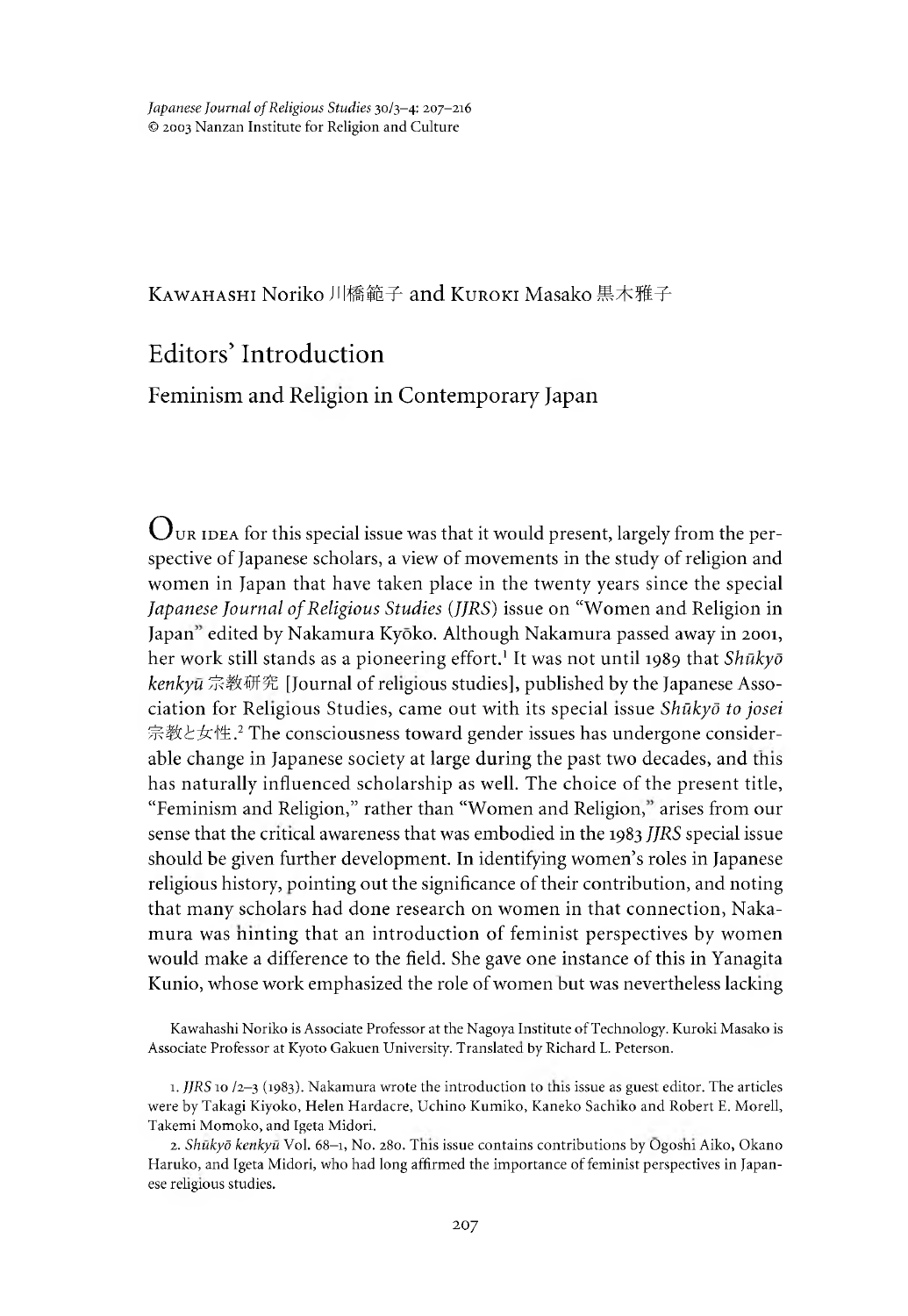in criticism of the social injustices that beset women (NAKAMURA 1983, pp.  $119 - 20$ ).<sup>3</sup>

Before turning to the main purpose of this issue, we would like to give an overview of the current state of feminist research in Japan. The woman's liberation *(uman ribu)* movement, which developed into the second wave of Japanese feminism, originated in the early 1970s.4 The second wave subsequently gave rise to women's studies *(joseigaku).* Organizations such as the Women's Studies Association of Japan and the Women's Studies Society of Japan were founded, and journals and other publications on women's studies came into print.<sup>5</sup> The National Women's Education Center, which was founded in 1977 as part of the United Nations Decade for Women program, initiated a series of women's studies lectures in 1980. According to surveys conducted by this National Women's Education Center, the number of women's studies-related courses being run at universities and junior colleges is steadily increasing. The introduction to the special *JJRS* issue of 1983 cited 84 universities and 112 courses. By 2000, these figures had risen to 609 universities and 2,456 courses (in subjects related to women's studies and gender theory). Moreover, some of the women's universities established women's studies research institutes starting in the 1980s. There are also graduate schools, though their number is still small, that grant degrees in women's studies.<sup>6</sup> Growing numbers of section meetings and research reports on gender topics are taking place at the annual conferences of the existing learned societies.

The changes we see are not only quantitative. Women's studies has changed its name to gender studies and gone on to incorporate sexuality studies and men's studies, acquiring a certain stature in the process. Ueno Chizuko has described such changes as the institutionalization of women's studies, and has argued the importance of moving from discussion of its merits and demerits to

3. Concerning Yanagita and women, see Kawahashi forthcoming [a].

4. Vera MACKIE (2003) has dealt with the history of modern Japanese feminist thought and women's movements from 1870 to the present.

5. The Women's Studies Society of Japan, the first organization for women's studies research in this country, published the twenty-third issue of its *Annual Report of the Women's Studies Society of Japan* in the autumn of 2002. The complete run of this research journal, from the first issue in 1980 to the twenty-third in 2002, contains only seven articles or reports related to religion. Most of those are focused on feminist critiques of religion, and little to be found there has a perspective that encompasses the task of remaking as well as of criticism.

The situation has changed somewhat since the late 1990s, however, so that no comprehensive view of feminist and gender studies in Japan can omit religious studies (Ehara and Kanai 1997; Aera MOOK 2002; INOUE et al. 2002). These works all touch on religion, albeit in a partial manner. Religion in feminism (and feminism in religion) still occupies a marginal position, however, and remains an issue for the future.

6. Women's studies research institutes established at universities in the 1980s use the term "women's studies" in their names, but from the 1990s, growing numbers have been using "gender studies."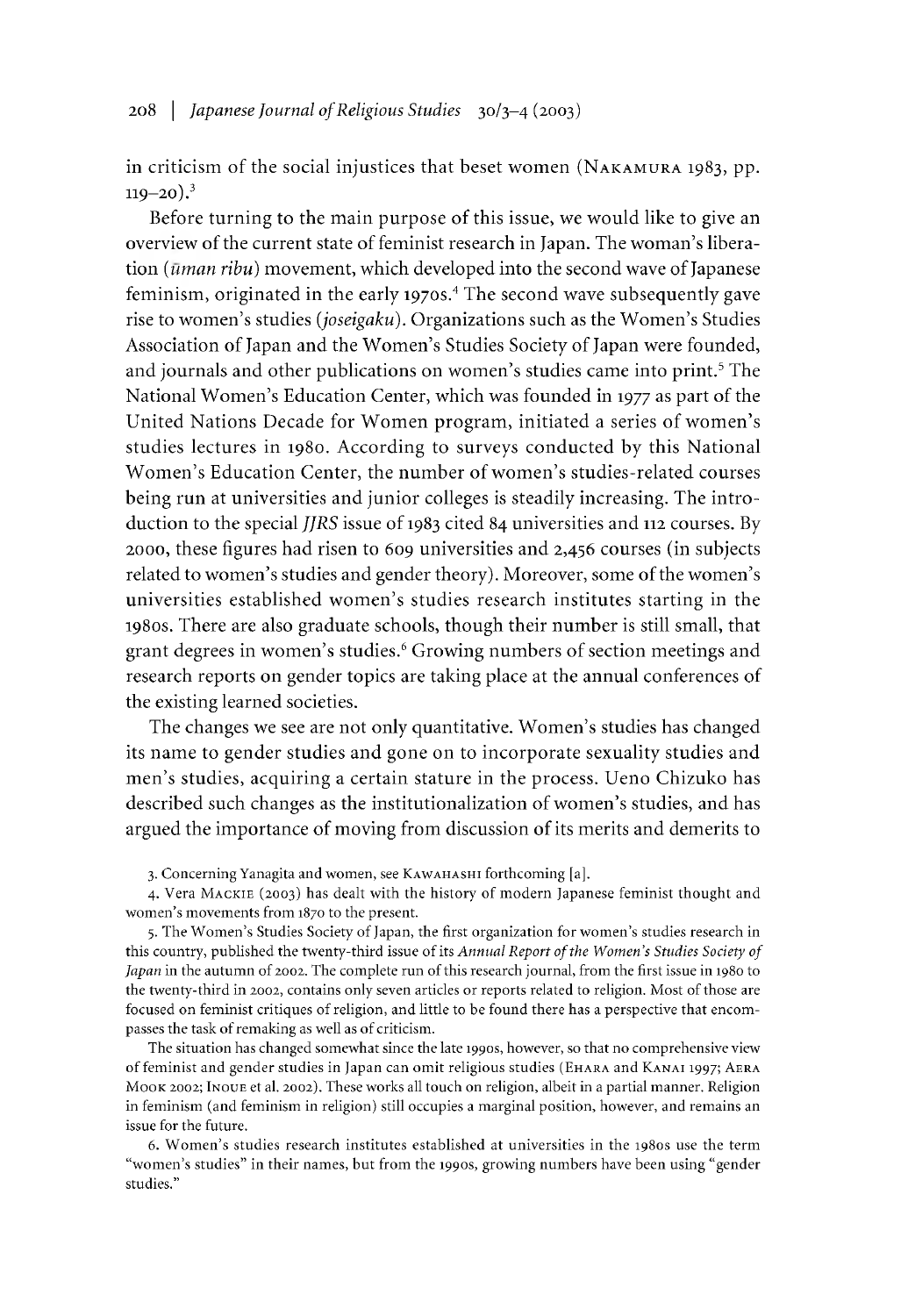discussion of what is to be achieved within that institution (Ueno 1999). The introduction to the *Joseigaku jiten* [Encyclopedia of women's studies], published in 2002, sums up the changes that have taken place in women's studies since the 1970s as the result "not of simple importation from European and American countries, but of a rooting in Japanese society that achieved the development from gender role studies to gender studies, and steadily accumulated a body of findings" (INOUE et al. 2002, p. i). This vision of gender studies rooted in Japanese society has much in common with our fundamental approach to editing this issue of the *Japanese Journal of Religious Studies.*

Where feminist and gender studies in Japan have advanced in this way, religion, as though in inverse proportion, has been a less-than-frequent topic for Japanese feminist and gender studies. The tendency to see religion and feminism as mutually incompatible, and to view religious feminism as an oxymoron, has been taken up in the debate over whether Islamic feminism is possible/ For many feminists, religion is a tool of patriarchy that is still used to oppress and exclude women, and to deny them the opportunity to make their own decisions.8 A similar resistance to gender concerns and feminism was felt more strongly in religion than in other fields, not only in Japan but in Europe and America. As JUSCHKA has summarized it, "The study of religion has been one of those disciplines resistant to feminist thought"  $(2001, p. 1)$ . No doubt this tendency was even stronger in Japan, where, as noted above about Yanagita, scholars of religion frequently took up women's religious life as a topic, but introducing concepts of feminism or gender was seen as insinuating a particular political design into research. This was viewed, in other words, as an undesirable stance that lacked scholarly neutrality (Nomura and Kawahashi 2001). In short, feminist studies have been viewed as existing in an awkward relationship with religious studies in Japan.<sup>9</sup> Feminism, however, does not only

7. See, for example, MOGHADAM 2002.

8. One major feminist scholar who takes this view is Ōgoshi Aiko. See OGOSHI 1997.

9. This is not, of course, to say that Japanese religious studies have always silenced the woman's voice. In recent years, the International Institute for the Study of Religions (IISR: Kokusai Shūkyō Kenkyujo 国際宗教研究所)has been a force for the advancement of religious and women's studies, and it is continuing to address this issue deliberately and enthusiastically. (Many of the contributors to this issue are IISR committee members.) The proceedings of the 1995 IISR symposium were published as *Josei to kyōdan: Nihon shūkyō no omote to ura* 日本宗教のオモテとウラ (Kokusai Shūkyō KENKYUJO, 1996) under the editorial supervision of Nomura and Usui, who are contributors to this volume. Three contributors in this current issue—Usui, KAWAHASHI, and KUROKI—were also among the panelists in a Religion and Gender workshop held by the Japanese Association for the Study of Religion and Society in 1997. The proceedings were published as a separate volume of *Shukyd to shakai* 宗教と社会 in 1997. Contributors Kaneko and Usui were also involved in a forum on Women and Religion at the Tenri Yamato Culture Congress in 1998. A panel on Religion and Women was then neld at the Japanese Association for Religious Studies in 1999 with the participation of Usui as well as Komatsu, who is likewise a contributor to this issue. A summary is contained in *Shukyd kenkyu* vol. 73-4, No. 323.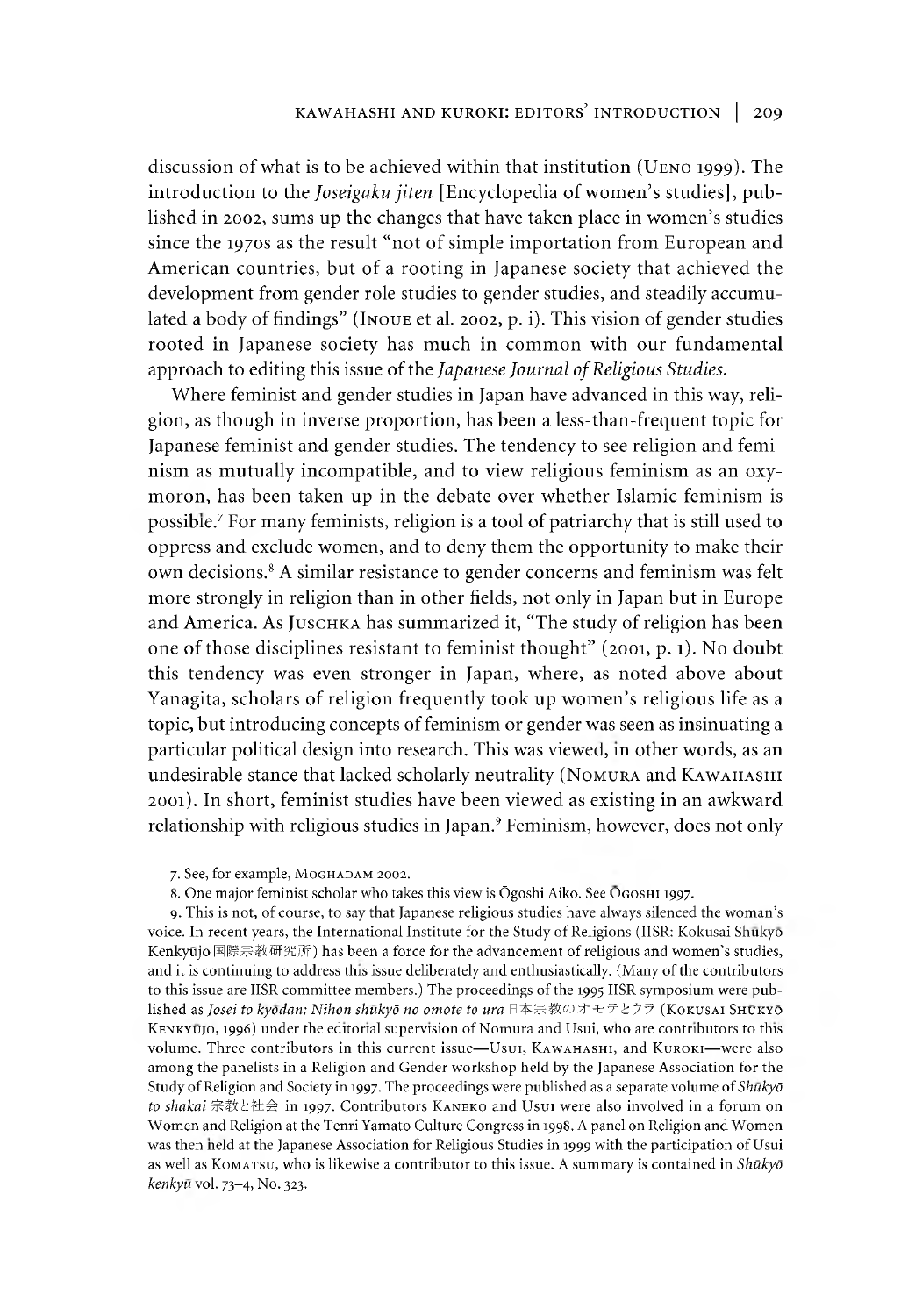criticize religion. Feminist thought can influence women's religious practice itself, and transform it. The religious world in Japan has been informed by feminism in recent years, and movements to reform religious organizations are emerging, as shown by Kawahashi and Yamaguchi in this issue. Here we find commonalities with the feminist theology movements in Europe and America, where feminism is used for critical leverage to reform male-dominated Judeo-Christian religions.10 One purpose of this special issue is to introduce these movements by women to engage the task of reforming established religion by incorporating women's perspectives and experience.

We will briefly introduce the individual articles in this issue below. It should be understood, of course, that there are many important topics relating to women and religion in Japan other than those collected here. See KAWAHASHI (forthcoming [b]) for further exploration of some of these topics that supplement the present issue.<sup>11</sup>

Feminist studies in Japan up to this time have almost all taken religion as an object for critique. A common thread through the seven articles collected here is that they do not conclude with criticism of the patriarchy in religion, but move beyond it to reinterpret and reconstruct religious traditions. The first article, by Usui, takes a critical approach to the new religions for their conventional view of women as troubled, which, she argues, rendered the religious experiences of those women invisible. Taking the case of women in Shinnyoen, she examines the possibilities presented by spirituality as an approach to resistance against the conservative gender structure found in this order. As Usui herself points out, however, the term "spirituality" itself is "constantly beset with dangers." The editors think that due caution should be taken to delimit the discussion of spirituality, and also to question whether spirituality and spiritual power are one and the same.12

KANEKO examines the family and gender views of Tenrikyō, identifying in them a "conservative tendency" that takes a dim view of gender equality and presupposes a greater difference between sexes than between individuals. She goes beyond that, however, by means of woman-follower narratives, to argue that Tenrikyo has a foster parent program that is not bound by the strictures of the modern family system. This is a program that takes in people who for various reasons have not fit into the image of the modern family and accepts them into the "church family" (kyōkai kazoku). Kaneko traces the underlying basis of the program to a way of life shaped by the family sufferings of the founder, Nakayama Miki, and the founder's daughter, Kokan, whose role had a shaman-

<sup>10.</sup> See, for example, Plaskow and Christ 1989.

<sup>11.</sup>In Japanese, Kawahashi and Kuroki (forthcoming) discusses religion and feminism, together with various theoretical issues.

<sup>12.</sup> English-language studies of Shinnyoen include HUBBARD 1998.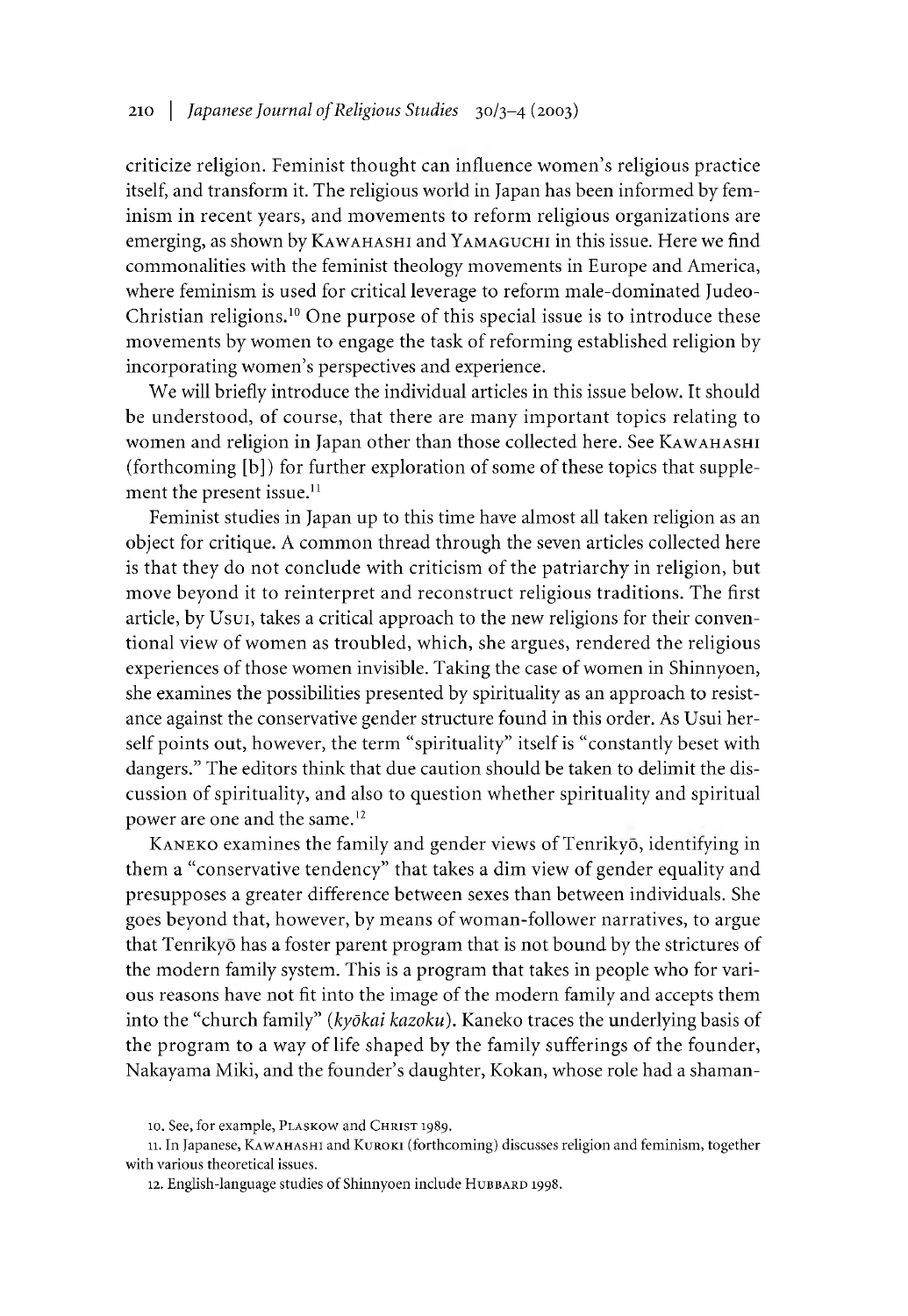istic aspect. Although the church family "transcends the framework of blood relationships," however, the same characteristics of gender-based role assignments found in the modern family can be discerned in it. Therefore the question of how this is to lead to empowerment of the women followers who perform services for this system, and of the people who are helped by them, remains as an issue that must be clarified by listening to those women's voices.

The "old tale" of *mizuko kuyd* 水子供養 is a still-current practice that has aspects of intimidation and gender discrimination. Through this practice religion is not, Komatsu argues, providing women who suffer from their abortion experiences with answers to questions about the meaning of abortion or about the beginning and ending of life. Komatsu presents the voices of women who do not judge whether the act of abortion itself is good or evil, but rather seek a positive way to live with it by adopting an affirmative sense of life that is founded in a worldly, New Age view of transmigration and rebirth. In that view, a living being in this world is no more than one configuration of a spiritual entity that exists in the continuum of past, present, and future. Consequently, abortion is an act decided within the human relationship enfolding the fetus and the pregnant woman, and it takes its meaning within that person's life accordingly. In looking to this New Age view of life for possible answers that traditional religion is unable to provide, the author presents a fresh perspective.<sup>13</sup>

The articles by Usui, Kaneko, and Komatsu can be seen as challenges to the once-common construction of women involved in new religions and *mizuko kuyd* as unstable and lacking in subjecthood. Usui has intended to go beyond the research done by Igeta Midori, who focused on denouncing the gender discrimination in Japanese traditional religions, but she also points out that Igeta at the same time follows the work done by Helen Hardacre. Kaneko has likewise given a critical reading of Hardacre's interpretation of Tenrikyo texts. It is to be hoped that we will see the dialogue between Japanese and overseas scholars enhanced by further serious response to each other's research.

The articles by MORI, KAWAHASHI, and YAMAGUCHI describe the efforts of women to remake traditional religion by directing the critical perspective of feminism on Buddhism or Christianity. Mori and Kawahashi have both been members since the founding of a network for Buddnist women that crosses sectarian boundaries, and their articles are complementary.14

Mori's article shows how Nichiren's teachings regarding women have been distorted by male priests into a doctrine that degrades women who live by raith

<sup>13.</sup> For a variety of interpretations of *mizuko kuyd* in Japan, see the special issue of the *Journal of the AAR*, Vol. 67, No. 4 (1999).

<sup>14.</sup> This network published JOSEI TO BUKKYO TOKAI-KANTO NETTOWAKU 1999, and a sequel volume is scheduled to be issued in 2004.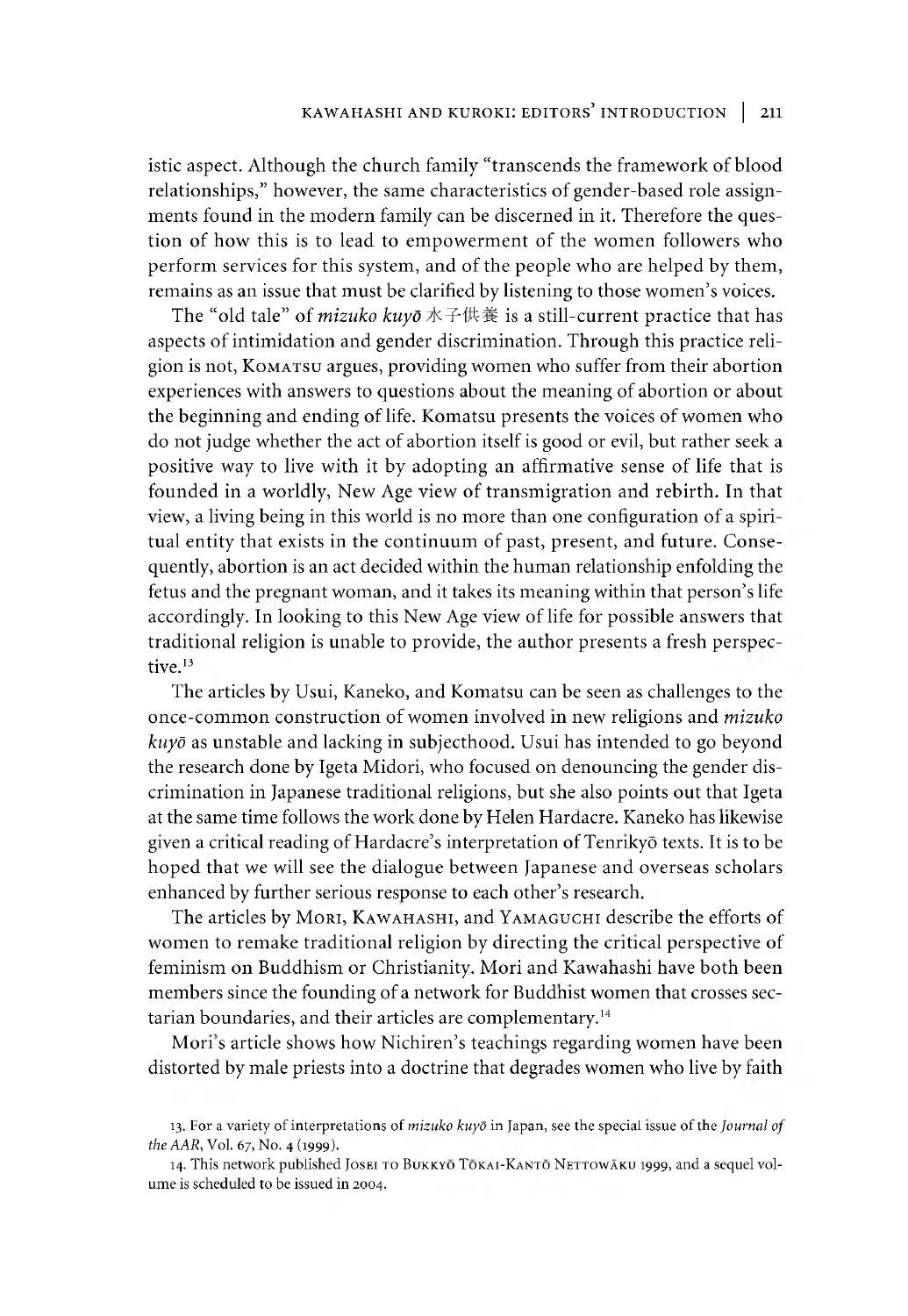in the *Lotus Sutra.* She finds that when women reread Nichiren in light of their own experiences as women, they suggest possibilities for transforming the discriminatory condition of the Buddhist community. Mori explains this as the action of women who had previously devoted themselves entirely to listening to the teachings but now relate to Buddhism as actors in their own right who inquire into their own ways of life. Kawahashi works through a comparison of a Zen school that professes priestly renunciation of secular married life *(shukke shugi),* and the Shin school, which proclaims a lay approach *(zaike shugi),* to show that while each side takes a different view of clerical marriage, there are commonalities in the gender equality problems encountered in both orders. Therefore these women of the Buddhist community—who had conventionally been represented as though they were either upholders of the status quo who lacked any critical sense, or powerless victims—formed their network, and Kawahashi describes their words and actions as they seek to reform the Buddhist community. This also serves as an antithesis to the claim made by some women scholars of Buddhism in Europe and America that a feminist Buddhism is only possible in the West. A parallel to this reform movement in the Buddhist community can be found in the new movement of Christian women in Japan described by Yamaguchi. Feminist theology in Europe and America has worked to overcome patriarchy in the traditions of Judaism and Christianity, stimulating similar movements in Japan as well. Christian women, who are a vastly outnumbered minority in Japan, have sought to create a theology and community rooted in their own life experience, differing from those that were created from the perspective of the West, and particularly of a white male elite. For this purpose they established the Center for Feminist Theology and Ministry in Japan (CFTMJ). The CFTMJ stance emphasizes the following three points: concerns rooted in life experience, connecting theological studies and church activities, and discrimination against women as one of the various forms of discrimination that exist within a patriarchal social structure. Yamaguchi, building on this, offers a reinterpretation of the story of Martha, and argues for the possibility of a multimodal divine metaphor.15

WACKER's article takes a different tack from the others on these subjects. She focuses primarily on *onarigami* オナリ神 belief to trace how gender meanings have been assigned to women historically in traditional Okinawan religion, and to show that this belief also affects the identities of women in Okinawa today. Wacker typifies the high quality of traditional Japanese and Ryūkyūan studies

<sup>15.</sup> For trends in feminism and Christianity in Japan, see *Kyōkai to josei* 教会と女性 Nos. 1-15 (1987-2001), published by the Subcommittee on Women's Problems, Kanagawa Diocese Women's Committee, United Church of Christ in Japan, and *Womanspirit* Nos. 1-34 (final issue in 2002), published by the *Feminizumu, shukyd, heiwa no kai* フヱミニズム•宗教•平和の会[Feminism, religion, and peace group].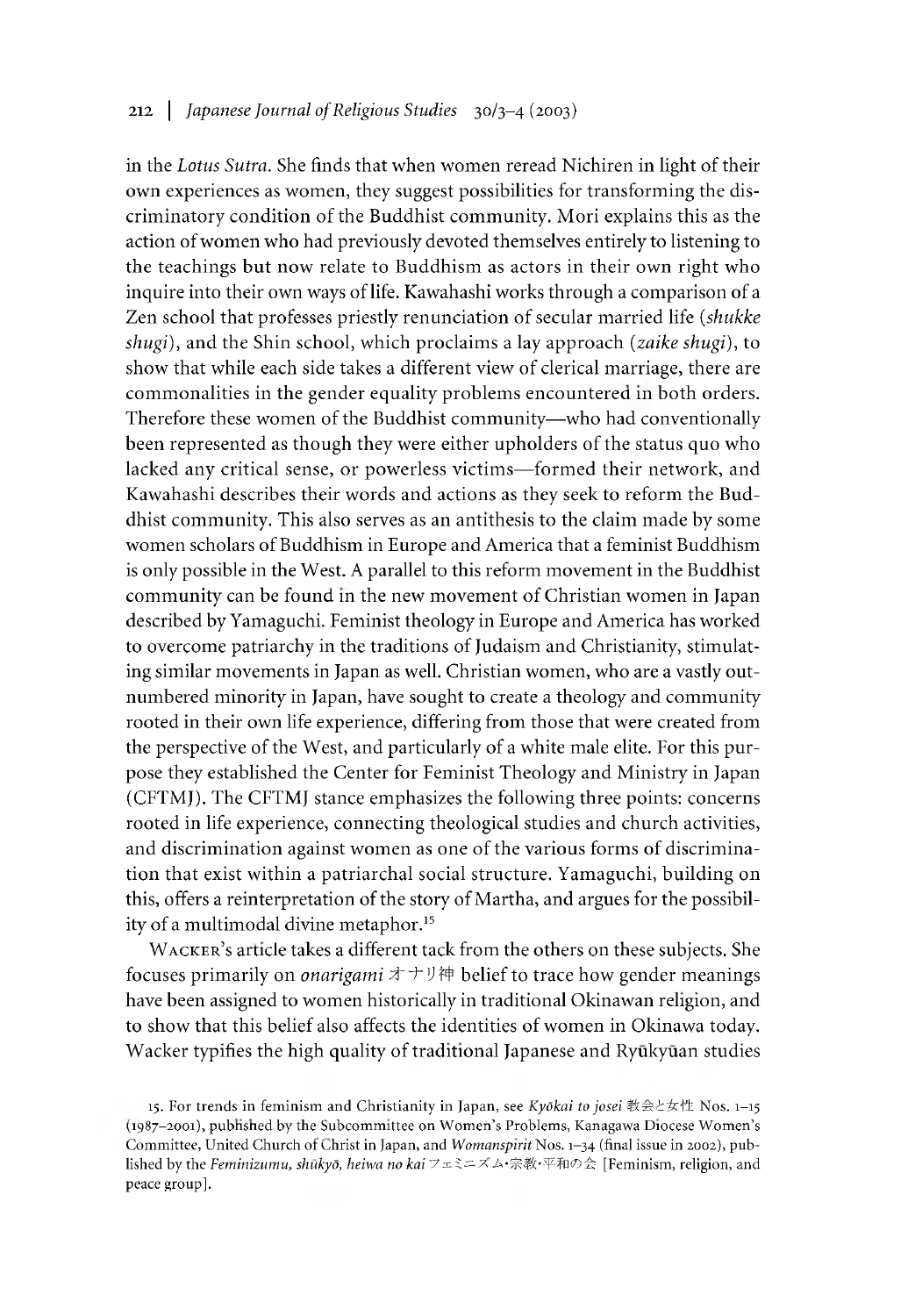in Europe, and she has warned against research on Okinawan religion and women that, done hastily and with inadequate documentation and fieldwork, has been the object of recent attention.

This Nakamura Kyoko memorial issue closes with an obituary written by Nomura Fumiko, who was the late scholar's colleague. A detailed account of Nakamura's accomplishments can be found in the inaugural issue of the Kawamura Gakuen Women's University *Joseigaku nenpo* 川村学園女子大学女性学 年報 (2003). We regret that we were unable to incorporate women's voices regarding the Shinto community in this special issue, and wish to direct the reader to the International Institute for the Study of Religions (Kokusai shūkyō kenkyujo 国際宗教研究所) symposium proceedings that contain a valuable suggestion by a woman Shinto priest concerning gender issues in the Shinto community.16

We hope to see the continuing accumulation of research that, while based on thoroughgoing fieldwork, also deals at the same time both with movements by women in religion to reform religious communities and with the influences on Japanese society from religions that have been changed by feminism.

Finally, our stance in editing this special issue is consonant with the stance of those feminist scholars of religion who are of non-Western ethnic and racial backgrounds and who have been claiming a presence in the religious communities of Europe and America in recent years.17 It has already been observed that religious studies is largely innocent of a critical examination of the "Eurocentric mindset" and unaware of its habit of reducing other religious traditions to fit into Western categories (Joy 2001, p. 177). The rise of non-Western feminism in recent years shows that we now must think in terms of plural feminisms. Therefore, although the title of this issue has feminism in the singular, we take the view that it should be discussed in the plural. This issue in part represents a challenge to the understanding in much of the research carried out up to this point, in Japan as well as in Europe and America, of non-Western women's religious experience as no more than a casualty of the patriarchy, or a strategy of the weak. When women not of the West affirm the self-representations of such women, the scholars of religion in Europe and America must reexamine the appropriateness of the woman's experience that they as Westerners consider universal. That is to say, researchers of Japanese women and religions will be called on to be reflexively aware and critical of whether their own interpretations are imposing a Western—or some other—agenda on the subject. At the same time that the situatedness of Japanese women is taken into account, the situatedness of European and American researchers must also be taken into account. We might add that it is not our purpose with this special issue to assert

17. See, for example, DONALDSON and Kwok 2002.

<sup>16.</sup> See KOKUSAI SHŪKYŌ KENKYŪJO 1996, pp. 69-77.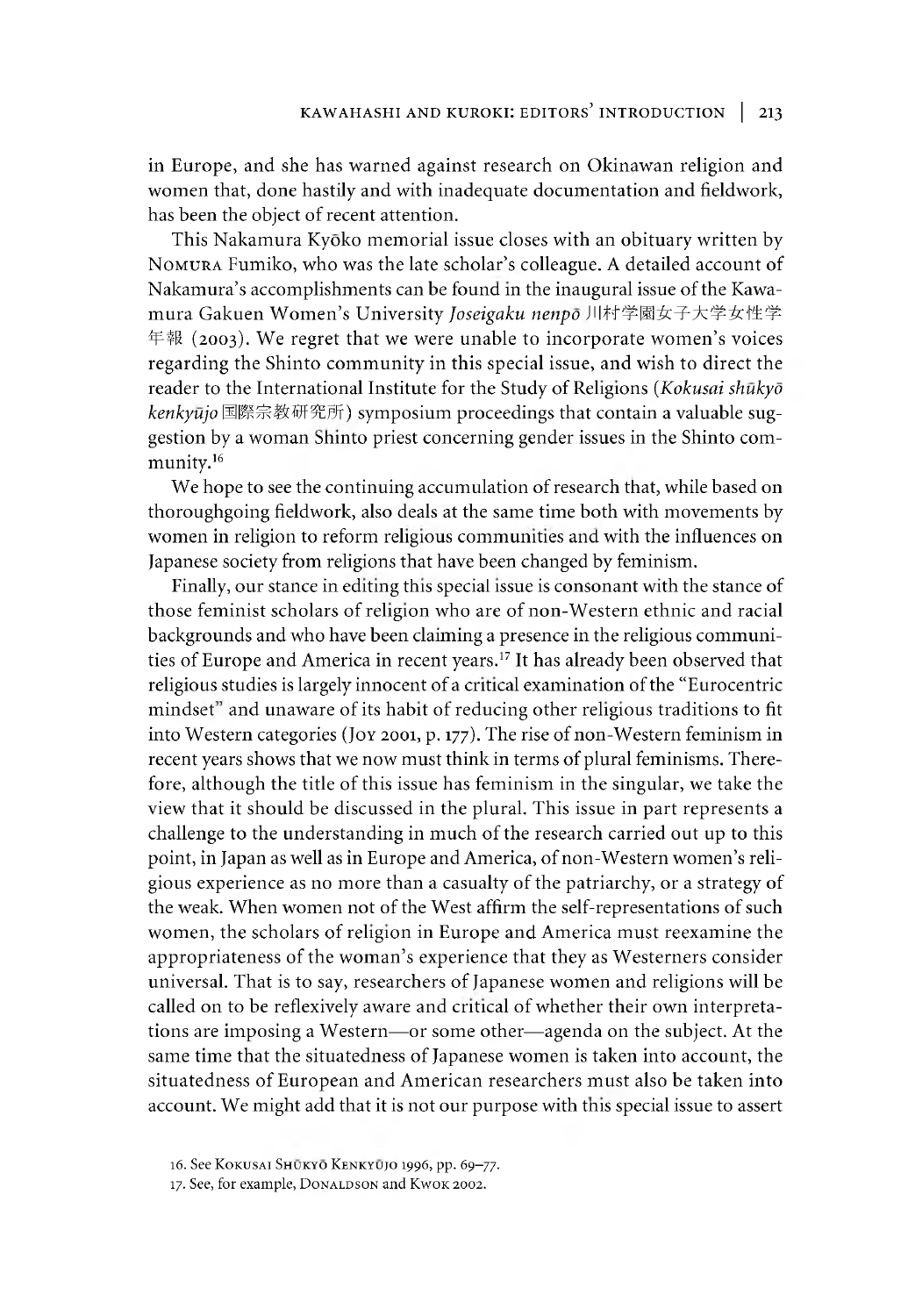the superiority of Japanese researchers over those in Europe and America.<sup>18</sup> As shown in *Engendering Fattn,* a compendium of extensive research on Buddhism and women edited by Barbara RUCH (2002), it has become common in recent years for researchers from various parts of the world as well as Europe and America to work in collaboration with Japanese researchers. No doubt this collaboration will surpass the unequal partnership frequently found in past area studies, with its unfortunate division of roles in which the researcher on the Japanese side provides data as a native informant, and the Western researcher uses theory to analyze the data.

In conclusion, we would like to explain our hopes for this issue. The *Journal of Feminist Studies of Religion (JFSR),* published by the American Association of Religion, is a groundbreaking journal of work in religion and feminism. It is our hope that this special issue will serve as the occasion to initiate, at some point in the future, a Japanese journal similar to the JFSR. We expect that will require us not only to improve the quality of researchers and raise the level of work in the fields concerned, but also to carry out institutional reform of religious studies in Japan.19

#### R E F E R E N C E S

#### AERA MOOK

2002 *Jendaga wakaru* ジェンダーがわかる.Tokyo: Asahi Shinbunsha.

## Arai, Paula

1999 *Women Living Zen: Japanese Soto Zen Nuns.* Oxford: Oxford University Press.

#### DONALDSON, Laura E., and Kwok Pui-lan, eds.

2002 *Postcolonialism, Feminism, and Religious Discourse.* New York: Routledge.

Ehara Yumiko 江原由美子 and Kanai Yoshiko 金井淑子,eds.

1997 *Wado mappu feminizumu* ワードマップフェミニズム. Tokyo: Shinyosha.

#### Faure, Bernard

2003 *The Power of Denial: Buddhism, Purity and Gender.* Princeton: Princeton University Press.

18. Recent excellent work on religion and women in Japan includes, for example, Arai 1999 and SMYERS 1999, among others. As a theoretical study of gender and Buddhism in particular, FAURE 2003 was extremely stimulating. We can also look forward to the long-awaited publication of important long-term research on *mizuko kuyd* by Elizabeth G. Harrison.

19. The valuable research done by Fujiwara Satoko of Taisho University indicates that the number of classes in religious studies taught by women faculty members has been on the decline over the past decade. It is no longer unusual to find women heading learned societies in the neighboring field of anthropology, but for religion this still appears to be a distant dream.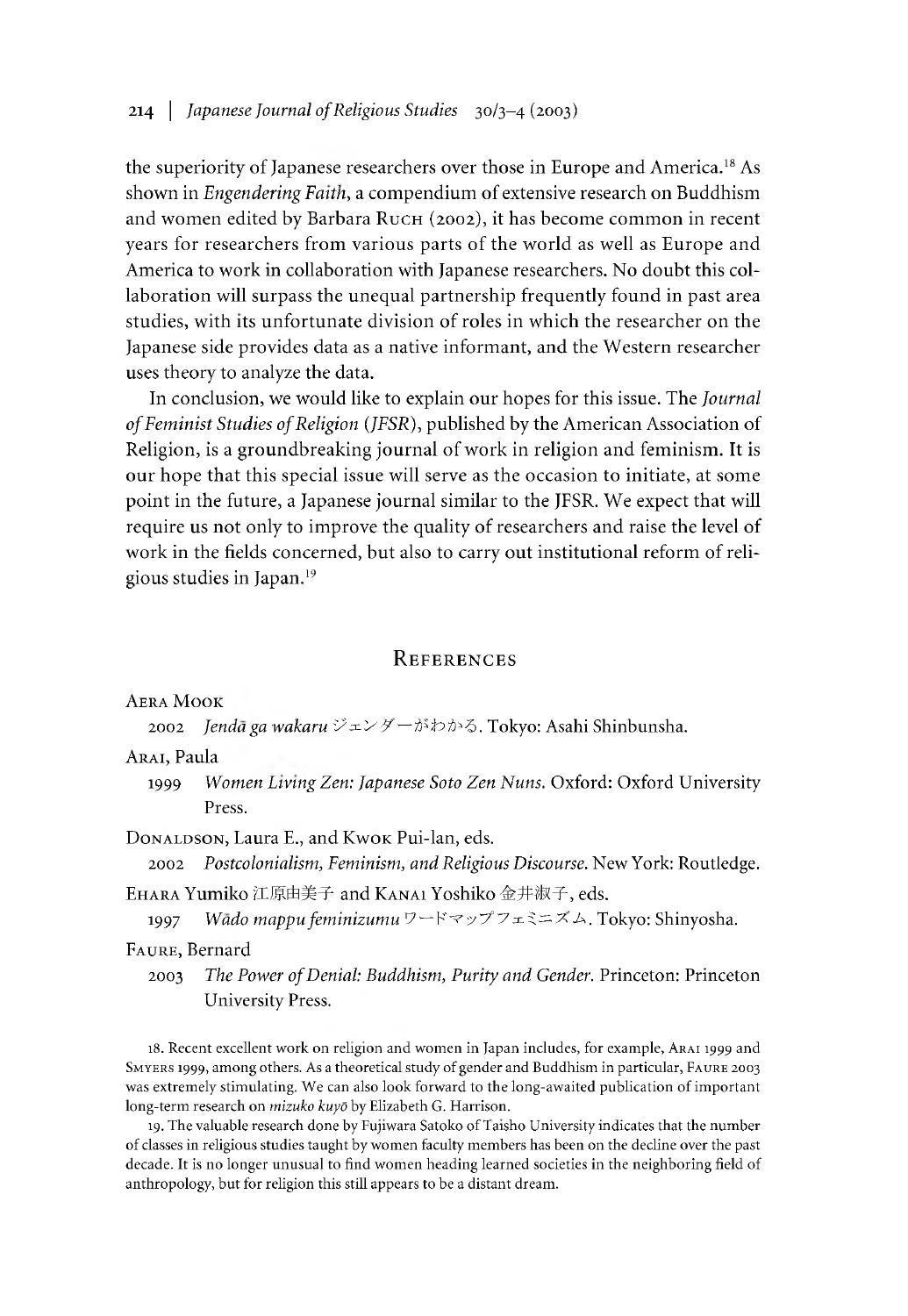HUBBARD, Jamie

1998 Embarrassing superstition, doctrine, and the study of new religious movements. *Journal of the AAR* 66: 59-62.

Inoue Teruko 井上輝子 et al., eds.

2002 *Iwanami joseigaku jiten* 岩波女性学事典.Tokyo: Iwanami Shoten.

JOSEI TO BUKKYŌ TŌKAI-KANTŌ NETTOWĀKU女性と仏教東海関東ネットワーク, ed. 1999 Bukkyō to jendā: Onna tachi no nyoze gamon 仏教とジェンダー––女たち の如是我聞.Osaka: Toki Shobo.

Joy, Morny

2001 Postcolonial reflections: Challenges for religious studies. *Method and Theory in the Stuay of Religion* 13/2:177-95.

Juschka, Darlene M.

2001 General introduction. In *Feminism in the Study of Religion,* ed. Juschka, Darlene M., pp. 1-21. London: Continuum.

Kawahashi, Noriko

- Forthcoming [a] Japanese folk religion and its contemporary issues. In A *Companion to the Anthropology of Japan,* ed. Robertson, Jennifer. Malden, MA: Blackwell.
- Forthcoming [b] Gender issues in Japanese religions. In *The Nanzan Guide to Japanese Religions,* ed. Swanson, Paul L. et al.
- Kawahashi Noriko 川撟範子 and Kuroki Masako 黒木雅子
	- Forthcoming *Konzaisuru megumi: Posutocoroniaru jidai no shukyd to feminizu* $mu$  no monogatari 混在する恵み ─ポストコロニアル時代の宗教とフェミニ ズムの物語.Kyoto: Jinbun Shoin.
- KOKUSAI SHŪKYŌ KENKYŪJO 国際宗教研究所, ed.
	- 1996 *Josei to kyōdan: Nihon shūkyō no omote to ura* 女性と教団––日本宗教 のオモテとウラ. Tokyo: Habesutosha.

#### Mackie, Vera

- 2003 *Feminism in Modern Japan.* Cambridge: Cambridge University Press.
- M оснарам, Valentine M.
	- 2002 Islamic feminism and its discontents: Toward a resolution of the debate. *Sings* 27:1135-71
- Nakamura, Kyoko
	- 1983 Women and religion in Japan: Introductory remarks. *Japanese Journal of Religious Studies* 10:115-21.
- Nomura Fumiko 野村文于 and Kawahashi Noriko
	- 2001 Gendai shukyo to josei 現代宗教と女性. In *Gendai shukyd* 現代宗教1,ed. Kokusai shūkyō kenkyūjo, pp. 123-42. Tokyo: Tōkyōdō Shuppan.

#### Ogoshi Aiko 大\_愛子

1997 *Josei to shukyd* 女性と宗教.Tokyo: Iwanami Shoten.